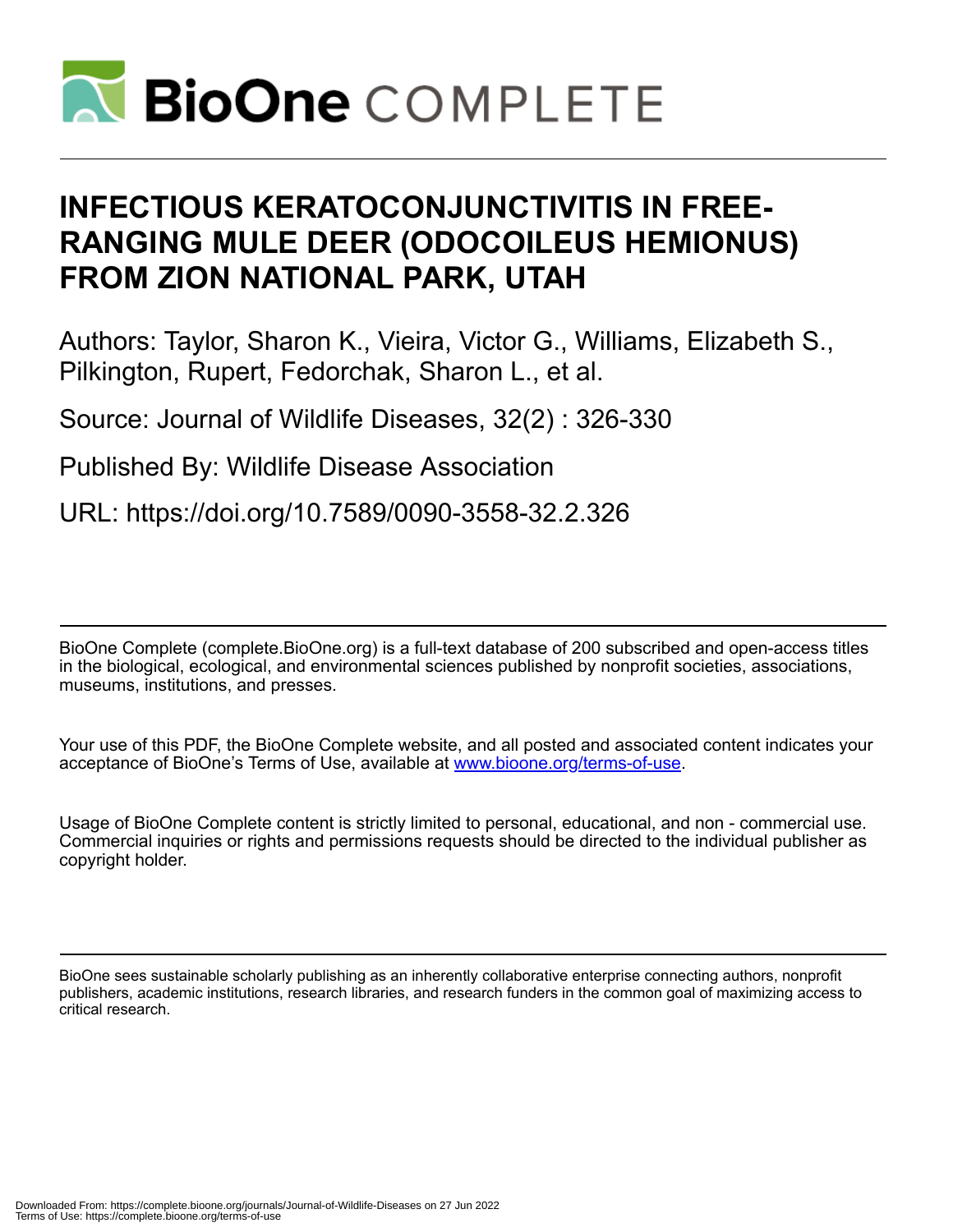## **INFECTIOUS KERATOCONJUNCTIVITIS IN FREE-RANGING** MULE DEER (ODOCOILEUS HEMIONUS) FROM ZION NATIONAL PARK, UTAH

Sharon K. Taylor,<sup>1,4</sup> Victor G. Vieira,<sup>2</sup> Elizabeth S. Williams,<sup>3</sup> Rupert Pilkington,<sup>2</sup> Sharon L. Fedorchak,<sup>2</sup> Kenneth W. Mills,<sup>3</sup> Jackie L. Cavender,<sup>3</sup> Amy M. Boerger-Fields,<sup>3</sup> and Ralph E. Moore<sup>2</sup>

' National Park Service, Wildlife and Vegetation Division,

P.O. Box 37127 (WASO 490), Washington, D.C. 20013, USA

<sup>2</sup> Resource Management Division, Zion National Park, Springdale, Utah 84767, USA

<sup>3</sup> Department of Veterinary Sciences, University of Wyoming,

1174 Snowy Range Road, Laramie, Wyoming 82070, USA

<sup>4</sup> Current Address: Department of Veterinary Sciences, University of Wyoming,

1174 Snowy Range Road, Laramie, Wyoming 82070, USA

ABSTRACT: An epizootic of infectious keratoconjunctivitis (IK) was studied opportunistically in free-ranging mule deer (*Odocoileus hemionus*) from Zion National Park, Utah (USA), from November 1992 to March 1994. Moraxella sp. and Chlamydia sp. were isolated from the conjunctiva of two of seven deer. In addition, Thelazia californiensis occurred on the conjunctivas of six of seven deer. Based on field observations, adults appeared to be affected clinically at a higher incidence during both years as opposed to juveniles. Corneal opacity was the most apparent clinical sign from 1992 to 1993. However, in the following year, blepharospasm and epiphora were noted more often. We were also able to document the clinical recovery of three affected deer. In addition, Moraxella sp. was recovered from the eyes of a clinically unaffected deer 1 year after the epizootic occurred.

Key words: Infectious keratoconjunctivitis, pinkeye, Chlamydia spp., Moraxella spp., Thelazia californiensis, mule deer, Odocoileus hemionus, Zion National Park, Utah.

#### **INTRODUCTION**

Infectious keratoconjunctivitis (IK), also known as pinkeye and vascular keratitis has been reported in domestic livestock in most countries of the world (Wilcox, 1968). In cattle, the disease is highly contagious and epizootics are most common in the warmer months, especially during humid weather (Wilcox, 1968). Predisposing factors have included dust, sunlight, and flies which mechanically transfer the organisms involved between cattle (Brown and Adkins, 1972). In cattle, prevalence is usually highest in young animals (Baptista, 1979). Various etiological agents have been implicated, including bacteria (Moraxella sp., Neisseria sp., Listeria sp., Chlamydia sp.), mycoplasmas, viruses, and nematodes (Thelazia sp.) (Baptista, 1979).

Few cases of IK in free-ranging wildlife are documented. Cases often are undetected because animals may be taken easily by predators. Most reports involve only individuals or small groups of animals, such as mule deer, white tailed deer (O. virginianus), pronghorn antelope (Antilocapra *americana*), and moose (Alces alces) (Thorne, 1982). Infectious keratoconjunctivitis was implicated as an indirect mortality factor in the decline of a large bighorn sheep (Ovis canadensis) population (Meagher et al., 1992).

Zion National Park is located in the southwestern corner of Utah (USA)  $(112°59'S, 37°16'W)$ . The epizootic occurred in the Park's Zion Canyon which is approximately 5 km long and 0.5 km wide, much of the area can be seen from a road which runs the length of the canyon. The wintering Zion Canyon mule deer herd was believed to have contained 200 individuals (Vieira et al., 1994) and vegetation appeared to be of adequate quantity and quality to sustain those populations (Cunningham, 1992). We describe an epizootic of infectious keratoconjunctivitis in a freeranging mule deer herd within Zion National Park during the winters of 1992 to 1993 and 1993 to 1994. Our objectives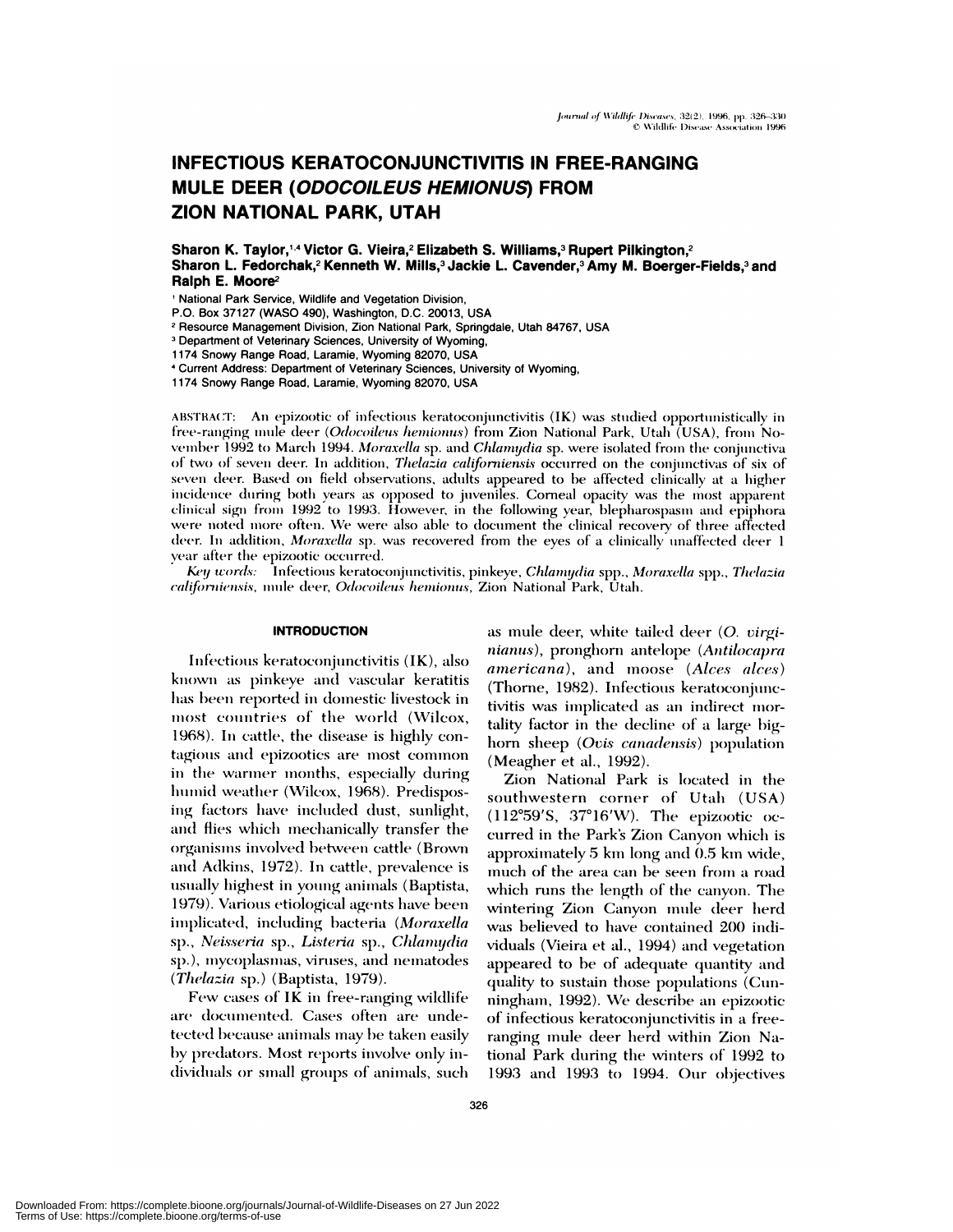were to characterize the epizootiology and identify likely etiological agents.

### **MATERIALS AND METHODS**

The first mule deer having vision difficulty in Zion National Park was observed on 20 November 1992. Organized field observations of the deer for clinical signs began on 14 Decemher 1992 and continued through March 1994 with a break during the summer when deer dispersed out of the canyon. The observation process entailed two resource managers traveling up and down the 5 km long Zion Canyon road and using binoculars to observe the deer for clinical signs. Over 2,600 individual deer observational reports were made. Observations for each deer included: date, sex, age (adult or juvenile), location, eye lesions (normal, epiphora, blepharospasm, cornea1 opacity), *eye* affected (unilateral or bilateral) and, when possible, individual animal identification (antler points and configuration, and torn ears). Documenting the course of the clinical signs in the freeranging mule deer resulted in many of the deer being counted on consecutive days.

Seven deer (one aduilt female, three adult males, one juvenile female, and two juvenile males) in poor body condition were shot. Car casses were examined for gross lesions. Blood, major organs (lung, liver, spleen, kidney, intestine, heart, skeletal muscle), and the head were collected and sent overnight mail to the University of Wyoming, Wyoming State Veterinary Laboratory (Laramie, Wyoming, USA). Upon arrival, further gross examinations were con ducted.

Tissues (lung, liver, spleen, kidney, intestine, heart, skeletal muscle) for histologic evaluation were fixed in 10% buffered formalin, embedded in paraffin, sectioned at 5 to 7  $\mu$ m, and stained with hematoxylin and eosin. We tested for caprine arthritis-encephalitis/ovine progressive pneumonia antibodies with an immunodiffusion test (Veterinary Diagnostic Technology, Wheat Ridge, Colorado, USA). For bacterial isolations, conjunctival swabs were streaked on Columbia blood agar and Mac-Conkey agar (Becton Dickinson Microbiology Systems, Cockeysvihle, Maryland, USA) and incubated in 5%  $CO<sub>2</sub>$  at 35 C for 48 hr. The identification techniques of Carter and Cole (1990) were used to identify the bacteria.

*Chlamydia* spp. isolations were attempted using minced cornea and conjunctiva placed in Bovarnick's medium (Bovarnick et al., 1950) containing 10 µg/ml gentamicin (Gibco Laboratories, Life Technologies, Inc., Grand Island, New York, USA). Samples were centrifuged at  $340 \times G$ , at  $-20$  C for 15 min. The supernatant was decanted and mixed with an equal volume of medium and centrifuged as before. The resulting supernatant was stored at  $-70$  C until attempted isolation. Samples were thawed at 37 C and inoculated onto duplicate wells of a 24 well plate (Corning, Cambridge, Massachu setts, USA) containing CRL 1696 McCoy cells (American Type Culture Collection, Rockville, Maryland) with 12 mm cover glasses. Wells containing samples were centrifuged at 2126 <sup>X</sup> G, 25 C, for 60 min, followed by incubation with minimum essential medium with Earle's salts and nonessential amino acids (Gibco Laboratories) containing  $10\%$  fetal bovine serum (Hyclone Laboratories, Inc., Logan, Utah) at  $37$  C in 5%  $CO<sub>2</sub>$  for 7 days. McCoy cells were examined daily for cytopathic effect and stained at 7 days postinoculation with a direct fluorescent antibody stain (Cultureset Chlamydia Identification Reagent, Ortho Diagnostic Systems, Raritan, New Jersey, USA) to detect *Chiamydia* spp.

Infectious bovine rhinotrachitis (IBR) isolations were attempted using minced cornea and conjunctiva placed in Bovarnick's medium (Bovarnick et al., 1950). Samples were centrifuged at 340  $\times$  G, at -20 C for 15 min. Supernatant was decanted and mixed with an equal volume of medium and centrifuged as before. Resulting supernatant was stored at -70 C until attempted isolation. Samples were thawed at  $37$  C and Medium 199 with Earles salts (Gibco Laboratories) containing 2% fetal bovine serum (Sigma Chemical Co, St. Louis, Missouri, USA) to control viruses. We added BHV (bovine herpes virus) type I (National Veterinary Service Laboratory (NVSL), Ames, Iowa, USA) to confluent monolayers of fetal bovine cells (Monfort Biologicals, Greely, Colorado) in a 48 well plate (Corning). Cells inoculated with the samples then were incubated at 37 C,  $5\%$  CO<sub>2</sub> for 2 days at which time they were passed into tissue cultures. They then were observed daily for 7 days with an inverted light microscope. If cytopathic effects were noted, the cells were stained with IBR fluorescein isothiocyanate conjugated antiserum (FITC) (NVSL) for the presence of IBR antigen.

Direct flourscent antibody staining of conjunctival and corneal sections for IBR and *Chiamydia* sp. was conducted by placing 1  $mm<sup>2</sup>$  of tissue on to a cryostat chuck with OTC embeddment compound (Miles Inc., Elkhart, Indiana, USA). The chuck then was placed in the cryostat at  $-10$  C. Tissues were cut into  $4$  $\mu$ m sections, placed on slides, fixed in acetone for 5 mm and then allowed to air dry. We added IBR FITC conjugated antiserum (NVSL) to half of these sections, and *Chlainydia psittaci* FTIC conjugated antiserum (NVSL) to the oth-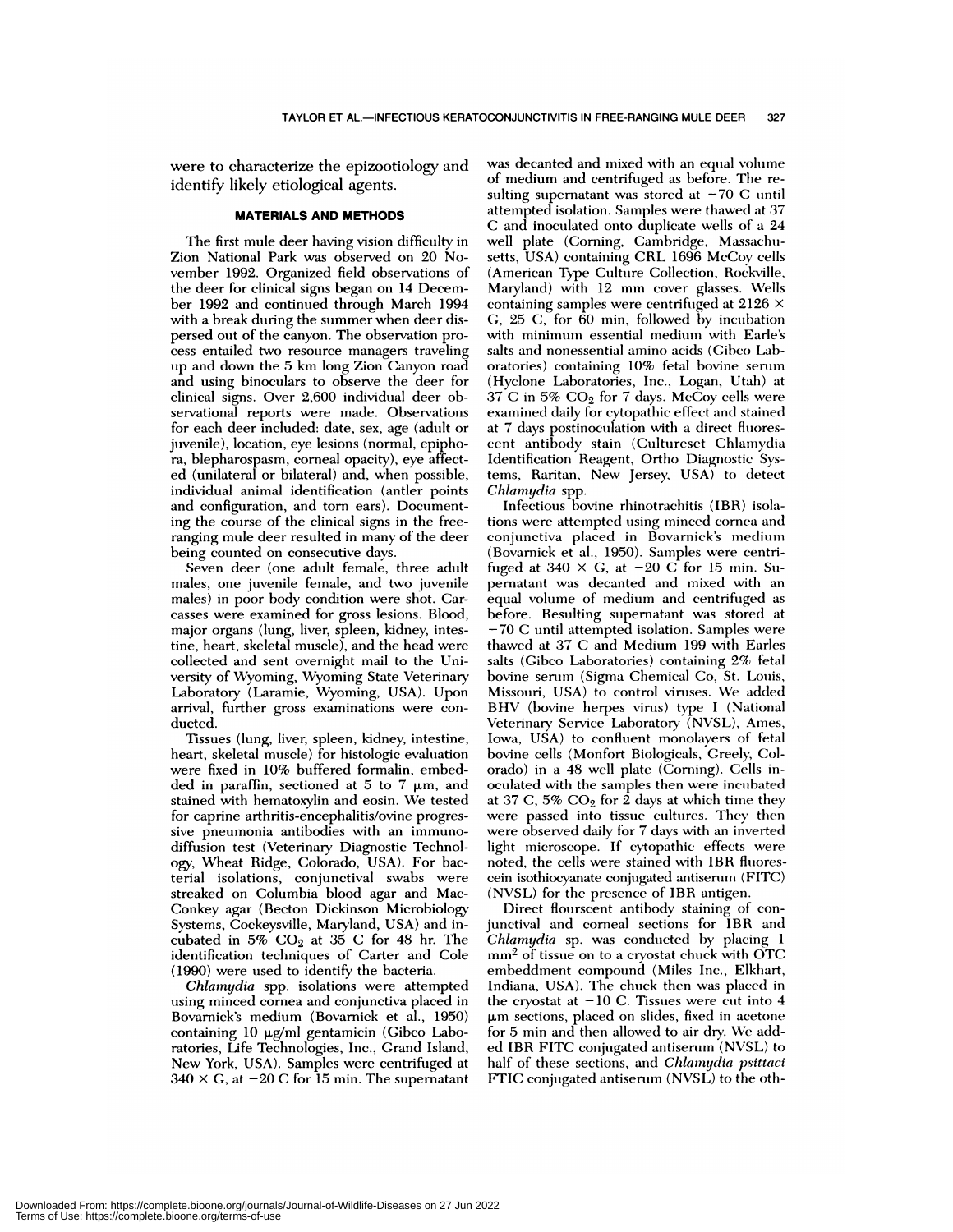|              | Number of<br>observation<br>days | Number of<br>deer observed | Number of<br>deer affected | Percent of all<br>deer affected | Percent of all<br>adults affected | Percent of all<br>juveniles<br>affected |
|--------------|----------------------------------|----------------------------|----------------------------|---------------------------------|-----------------------------------|-----------------------------------------|
| 1992 to 1993 |                                  |                            |                            |                                 |                                   |                                         |
| December     | 13                               | 314                        | 9                          | 3                               | 11                                | $\theta$                                |
| January      | 19                               | 525                        | 66                         | 13                              | 31                                |                                         |
| February     | 8                                | 184                        | 13                         |                                 | 35                                | 3                                       |
| March        | 8                                | 218                        | 9                          | 4                               | 23                                |                                         |
| Total        | 48                               | 1.241                      |                            |                                 |                                   |                                         |
| 1993 to 1994 |                                  |                            |                            |                                 |                                   |                                         |
| November     | 6                                | 289                        | 29                         | 10                              | 25                                | 5                                       |
| December     | 11                               | 393                        | 49                         | 13                              | 32                                | 5                                       |
| January      | 9                                | 531                        | 62                         | 12                              | 36                                | 3                                       |
| February     | 5                                | 242                        | 24                         | 10                              | 24                                | 2                                       |
| Total        | 31                               | 1,455                      |                            |                                 |                                   |                                         |

TABLE 1. Observations of mule deer in Zion National Park affected with infectious keratoconjunctivitis, winters of 1992 to 1993 and 1993 to **1994.**

er sections. All sections then were incubated at  $37$  C in  $5\%$  CO<sub>2</sub> for 30 min. Coverslips were applied and sections were observed microscopically for positive fluorescence.

Corneas and conjunctivas from four of the deer were randomly selected and examined by negative contrast stain electron microscopy for virus-like particles (C. Hearne, pers. comm.). Tissues were ground with a mortar and pestle, diluted with distilled water and centrifuged at  $3,024 \times G$  for 20 min. The supernatant was then centrifuged for 1 hr at 39,191  $\times$  G. The pellet was resuspended in 10 drops of distilled water. One drop of the suspension was added to a mixture of the following ingredients: 20 drops of distilled water, four drops of 4% phosphotungstic acid (Electron Microscopy Sciences, Ft. Washington, Pennsylvania, USA) and one drop of 0.1% bovine serum albumin (Gib-Co Laboratories). The mixture was nebuhized on to collodion-coated 300 mesh copper grids. The material on the grids was then examined with a Philips 410 LS transmission electron microscope (Philips Electronic Instruments, Mahwah, New Jersey) for the presence of virus-like particles at 60 KV

Ocular parasites were mounted in Hoyer's medium (Pritchard and Kruse, 1982) and identified based on morphological characteristics described by Kofoid et al. (1937). Representative specimens were deposited in the U.S. National Parasite Collection (Beltsville, Maryland, USA) under accession number USNPC 85460.

#### **RESULTS**

Clinically, adults were observed affected at a higher prevalence than juveniles both years (Table 1). No significant difference was noted between the number of affected adult males or females. Clinical signs were observed to occur unilaterally in 47 and bilaterally in 50 deer from 1992 to 1993. The following winter (1993 to 1994), we observed 70 deer affected unilaterally and 94 bilaterally. During the first year of the epizootic, we found 194 affected deer eyes. Corneal opacity was the most frequently reported clinical sign occurring in 125 eyes with blephraspasm noted in 53 eyes and epiphora in 30 eyes. However, in the following year, as observers became more familiar with the clinical signs of the disease this trend changed and of the 164 eyes observed to be clinically affected, blepharospasm occurred in 82, epiphora in 67, and corneal opacity in 36. We were also able to document the clinical recovery of three affected deer that had identifiable characteristics. In addition, *Moraxella* sp. was recovered from the eye surface of a clinically unaffected deer 1 yr after the epizootic occurred.

Bilateral keratoconjunctivitis was noted in six of seven deer necropsied. Mild to moderate amounts of mucopurulent exu date and nematodes (*Thelazia californiensis)* were present on the conjunctiva of six of the affected deer. Corneas were cloudy with focal areas of opaqueness and slight hyperemia at the limbus. Focal ulcerations and vascularization were present.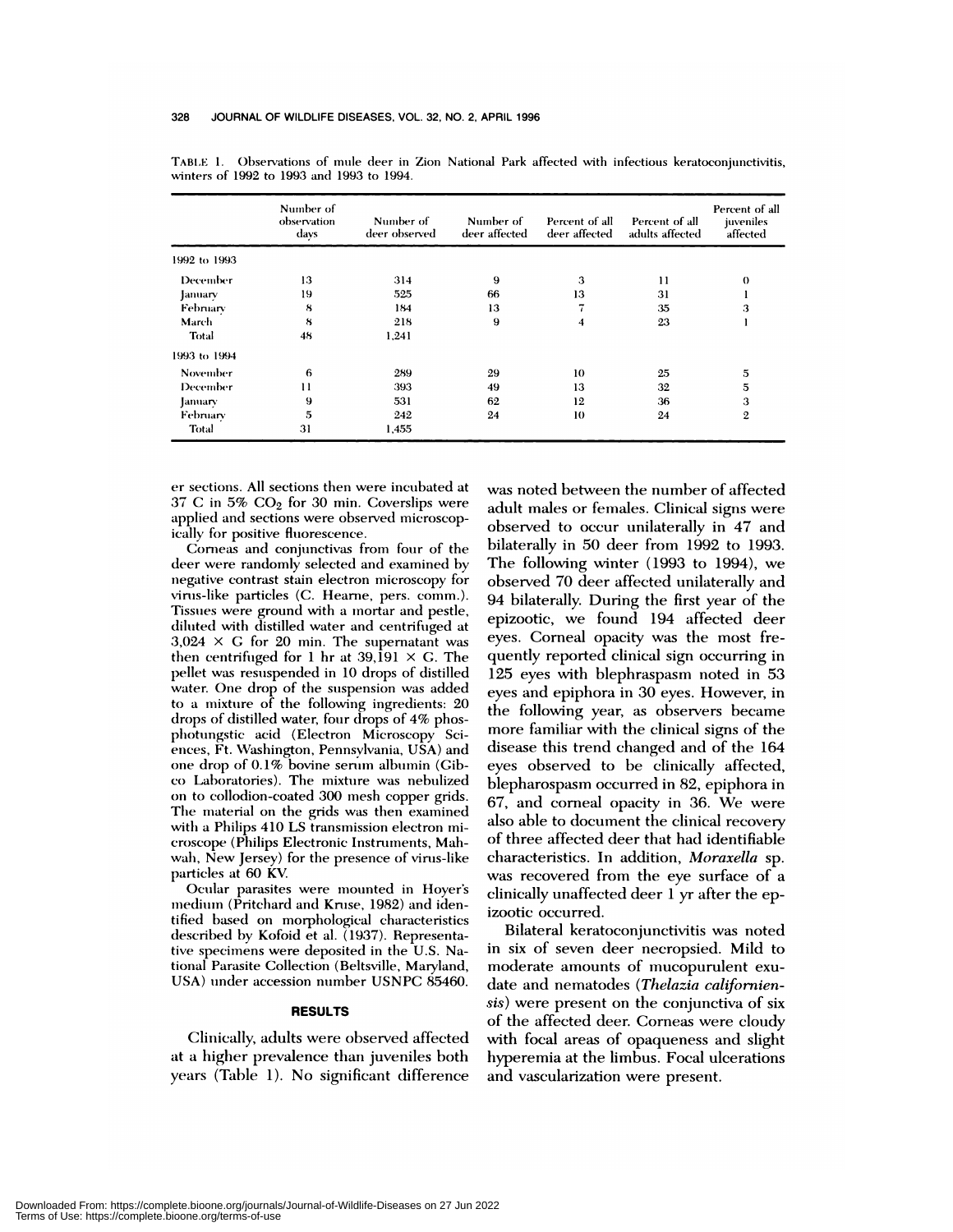| <b>Sex</b> | Age      | <b>IBR</b><br>FA <sup>a</sup> | Electron<br>micros-<br>copy | Chla-<br>mydia<br>isolate | Bacterial<br>isolate                                       | Ocular<br>parasites     |
|------------|----------|-------------------------------|-----------------------------|---------------------------|------------------------------------------------------------|-------------------------|
| Female     | Adult    | Neq <sup>b</sup>              | Neg                         | Pos                       | <i>Proteus</i> sp.                                         | Thelazia californiensis |
| Male       | Adult    | Neg                           | ND.                         | Neg                       | Pseudomonas sp.<br>Staphylococcus sp.<br>Streptococcus sp. | Thelazia californiensis |
| Male       | Adult    | <b>Sus</b>                    | Neg                         | Neg                       | Proteus sp                                                 | Thelazia californiensis |
| Male       | Adult    | <b>Sus</b>                    | Neg                         | Neg                       | Proteus sp.<br>Escherichia coli                            | Thelazia californiensis |
| Female     | Iuvenile | Neg                           | <b>ND</b>                   | Neg                       | Moraxella sp.                                              | Thelazia californiensis |
| Male       | uvenile  | Neg                           | ND                          | Pos                       | No growth                                                  | Neg                     |
| Male       | uvenile  | Neg                           | Neg                         | Neg                       | Proteus sp.                                                | Thelazia californiensis |

TABLE 2. Laboratory results from seven Zion National Park mule deer affected with clinical signs of infectious keratoconjunctivitis.

<sup>a</sup> Fluorescent antibody test for infections bovine **rhinotrachites.**

**b Neg, negative; Pos, positive; Stis. suspect; ND, not done.**

Microscopically, conjunctivas were es sentially normal with some blood vessels lightly cuffed by lymphocytes. Corneas were characterized by thickening of the epithelium along the limbus. The corneal epithelium was intact with areas of lymphocyte aggregation, and infiltrated by plasma cells and a few neutrophils beneath the epithelium. Limbal stroma was invaded by capillaries and infiltrated by neutro phils, plasma cells, and a few melanocytes. Sections of the optic nerve, cihiary body and iris, retina, and lens were essentially normal. Lesions in the corneas and conjunctivas of two of the adult male mule deer appeared to be resolving. Only the juvenile female had no significant gross or histologic ocular lesions.

Bacterial isolates obtained from eye swabs included: *Proteus* sp., *Pseudomonas* sp., *Staphylococcus* sp. (coagulase negative), *Streptococcus* sp. and *Escherichia coli. Moraxella* sp. was recovered from both eyes of one juvenile (Table 2). Fluorescent antibody staining of frozen sections of cornea and conjunctiva from all deer, were negative for *Chlamydia* sp. However, *Chiamydia* sp. was isolated from the eyes of two deer, a juvenile male and an adult female. Two deer were suspect on fluorescent antibody testing for IBR antigens; however no IBR viruses were isolated from any of the seven deer. No viruslike particles were observed by electron microscopy from the four deer tested. Serum immunodiffusion tests for antibodies to caprine arthritis-encephalitis/ovine progressive pneumonia were all negative.

#### **DISCUSSION**

Our results were consistent with smaller observational studies reported in the literature with the exception that we were able to document the clinical recovery of deer and we were able to identify etiological agents. In addition, *Moraxella* sp. was recovered from the eye surface of a clinically unaffected deer 1 yr after the epizootic occurred. Blindness was reported in 10 male mule deer in the Medicine Bow National Forest, Wyoming, during the spring of 1943 (Rosenfeld and Beath, 1944). Affected deer had reddish to opaque eyes, corneal ulceration, and purulent ocular exudate with the condition progressing to complete blindness. Unfortunately, no etiological agent was identified. Many cattle located nearby were reported to show similar, but not as severe clinical signs. Honess and Winter (1956) also reported that young antlered male mule deer ranging in the upper North Platte River drainage, Wyoming had vascular keratitis annually from 1943 to 1955; however no diagnostic information was reported.